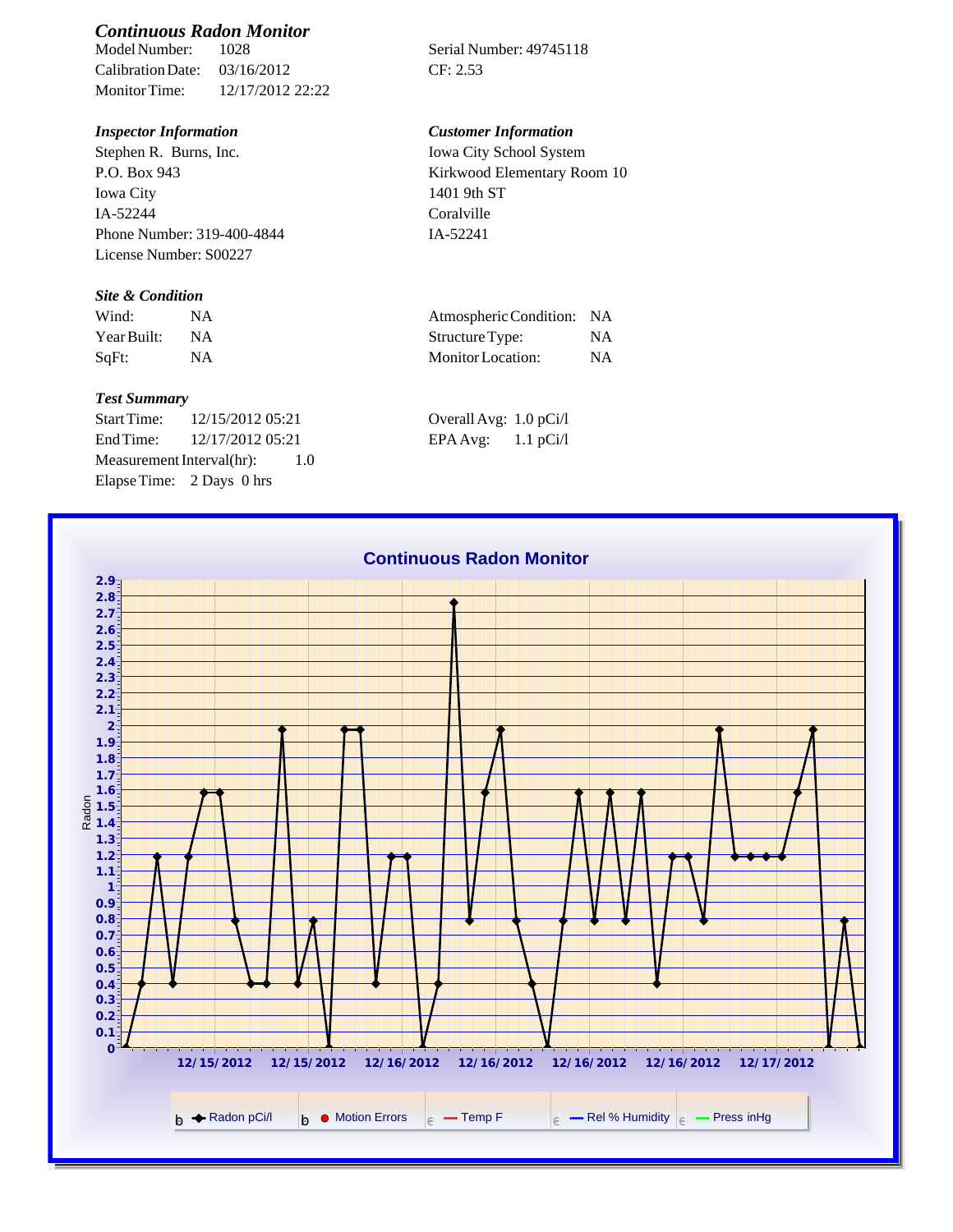| ******* | *******<br>12/15/2012 |       |
|---------|-----------------------|-------|
| Time    | <b>Counts</b>         | Flags |
|         | pCi/l                 |       |
| 06:21   | 0.0                   |       |
| 07:21   | 0.4                   |       |
| 08:21   | 1.2                   |       |
| 09:21   | 0.4                   |       |
| 10:21   | 1.2                   |       |
| 11:21   | 1.6                   |       |
| 12:21   | 1.6                   |       |
| 13:21   | 0.8                   |       |
| 14:21   | 0.4                   |       |
| 15:21   | 0.4                   |       |
| 16:21   | 2.0                   |       |
| 17:21   | 0.4                   |       |
| 18:21   | 0.8                   |       |
| 19:21   | 0.0                   |       |
| 20:21   | 2.0                   |       |
| 21:21   | 2.0                   |       |
| 22:21   | 0.4                   |       |
| 23:21   | 1.2                   |       |

|             | ******* 12/16/2012 ******* |              |  |
|-------------|----------------------------|--------------|--|
| <b>Time</b> | <b>Counts</b>              | <b>Flags</b> |  |
|             | pCi/l                      |              |  |
| 00:21       | 1.2                        |              |  |
| 01:21       | 0.0                        |              |  |
| 02:21       | 0.4                        |              |  |
| 03:21       | 2.8                        |              |  |
| 04:21       | 0.8                        |              |  |
| 05:21       | 1.6                        |              |  |
| 06:21       | 2.0                        |              |  |
| 07:21       | 0.8                        |              |  |
| 08:21       | 0.4                        |              |  |
| 09:21       | 0.0                        |              |  |
| 10:21       | 0.8                        |              |  |
| 11:21       | 1.6                        |              |  |
| 12:21       | 0.8                        |              |  |
| 13:21       | 1.6                        |              |  |
| 14:21       | 0.8                        |              |  |
| 15:21       | 1.6                        |              |  |
| 16:21       | 0.4                        |              |  |
| 17:21       | 1.2                        |              |  |
| 18:21       | 1.2                        |              |  |
| 19:21       | 0.8                        |              |  |
| 20:21       | 2.0                        |              |  |
| 21:21       | 1.2                        |              |  |
| 22:21       | 1.2                        |              |  |
| 23:21       | 1.2                        |              |  |